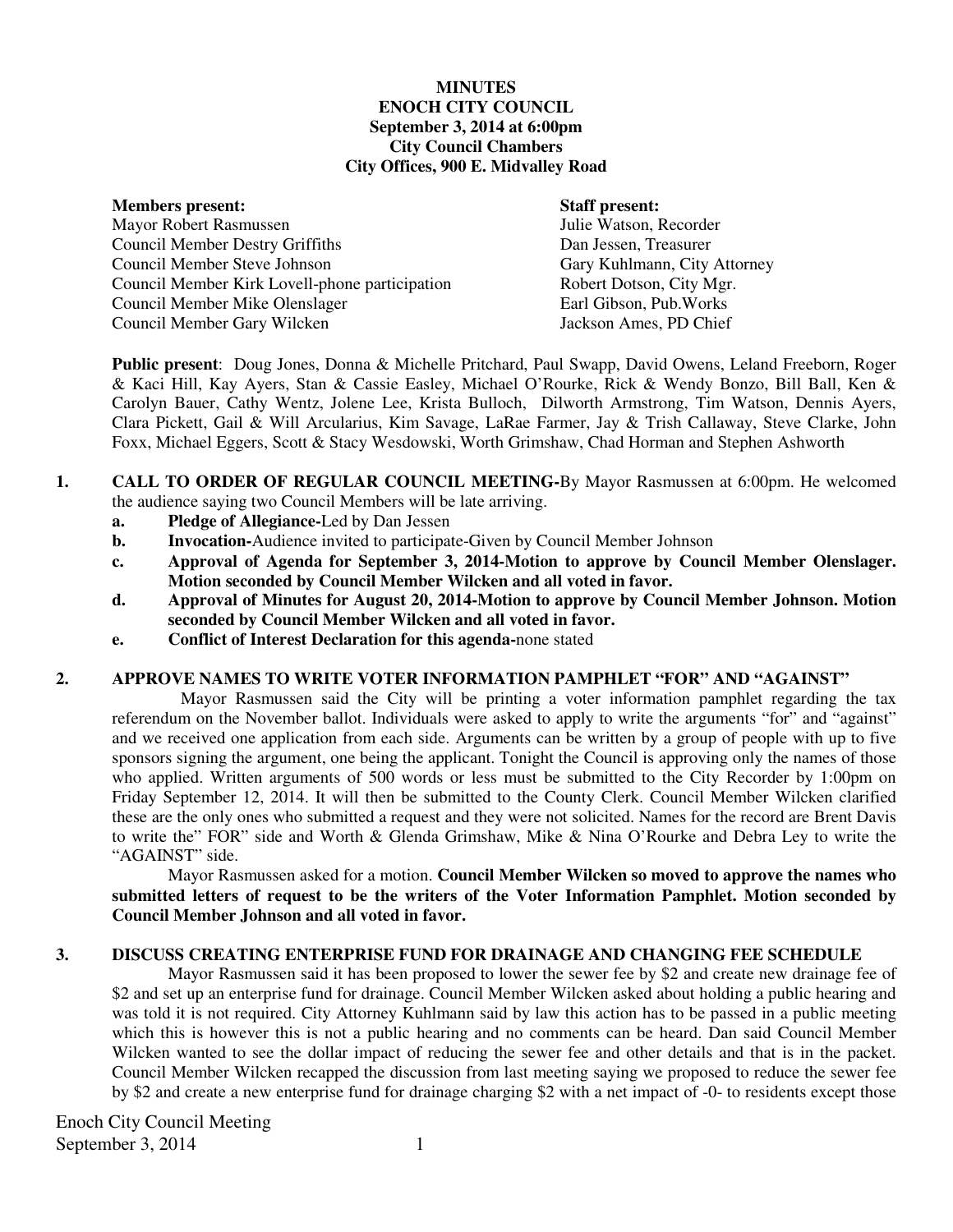in Chamberlain Subdivision (15) who are not on the sewer system. They would see an increase of \$2 for drainage. This would produce approximately \$42,000 for drainage without raising fees.

There was more discussion of the sewer fund revenue, savings and bond obligations. Council Member Olenslager said he thought we should leave the sewer enterprise fund as is and create a new revenue stream adding this is just a "band aid" fix. We should be upfront about what this really costs and fund it appropriately. There was a concern that if the sewer had an emergency we could find ourselves strapped. There was more discussion of pros and cons and the idea of a "sunset clause" was brought up however City Attorney Kuhlmann said you can't bind a future City Council with that. Also you cannot have a fund with an end date because then you can't borrow or bond with it should that become necessary. It was generally agreed drainage needs to be funded and we need to start somewhere. Dan said the sewer company can afford it now. If a disaster comes then who knows. Council Member Olenslager asked City Manager Dotson how this affects us if we have to borrow to fix the sewer in a disaster. He said what you actually have coming in revenue is the deciding factor on what you can borrow. There was more discussion of the actual numbers and how enterprise funds relate to the general fund. Making this change does not make it so there are more expenses than revenue or affect the debt service of the sewer fund. There is less of a buffer is all. It was noted sewer had fewer expenses than in a normal year but historically it has outpaced in revenue vs. expenditures.

Council Member Johnson said we always make adjustments to budgets and it is a mistake to say we are robbing something else. He added staff investigated this and found it to be reasonable. If a big emergency comes then we adjust. Council Member Olenslager said he is suspect of the timing with the referendum vote coming soon. This could be a move to sway voters to say we can do this without a tax increase but this is just a band aid approach. Council Member Wilcken said he brought the idea up and that is not his mindset and never was.

# **4. RESOLUTION NO. 2014-09-03-A A RESOLUTION CREATING AN ENTERPRISE FUND FOR DRAINAGE, ADOPTING A DRAINAGE FEE AND CHANGING THE FEE SCHEDULE**

Mayor Rasmussen asked for a motion. **Council Member Johnson made a motion that we vote to pass Resolution No. 2014-09-03-A, a resolution creating an enterprise fund for drainage, adopting a drainage fee and changing the fee schedule. Motion was seconded by Council Member Wilcken and a roll call vote was held as follows:** 

**Council Member Lovell-yes** Motion passed 3 to 2

**Council Member Griffiths-no Council Member Olenslager-no Council Member Johnson-yes Council Member Wilcken-yes** 

Dan added next time we open the budget we will have to adjust it accordingly for this enterprise fee and change to sewer revenue. We will address a possible drainage impact fee later.

#### **5. PUBLIC HEARING REGARDING VEHICLES OVER 35-FEET LONG PARKING ON CITY STREETS**

Mayor Rasmussen asked for a motion to enter the public hearing. He asked the public to please not repeat each other's views and only to express views that are different from what has been stated. **Motion by Council Member Wilcken to enter the public hearing regarding truck parking. Motion was seconded by Council Member Lovell and all voted in favor.** 

Dennis Ayers said he is opposed to any change in the ordinance right now. It is adequate and he signed a petition opposed to this change. He said he has been a truck driver before so he understands that side but this is being done only for the convenience of the drivers. Safety is a big item and we'd all be surprised to see what is loaded in trucks. There is leakage at times including poisons that can be delivered by commercial drivers. Also of concern is truck driver's hours which are not normal business hours. Starting trucks at night in residential areas is bad with diesel engines and exhaust. Generally speaking he sees some drivers parking on private property and they are doing so according to current law. He thinks the Council should look at what the majority wants and leave it as it. Will Arcularius read a letter from Bruce Lee which is attached for the record. He was against changing the current law and encouraged the Council to represent all residents and not a small group to the detriment of the larger public. Will added he emailed the City Council on this adding he knows what they think in Legacy Estates. It was detrimental that there was a semi illegally parked and the PD did intervene to stop that. His neighbors had a meeting on Thursday night with 32 people there and they are against allowing the parking of trucks on city

Enoch City Council Meeting September 3, 2014 2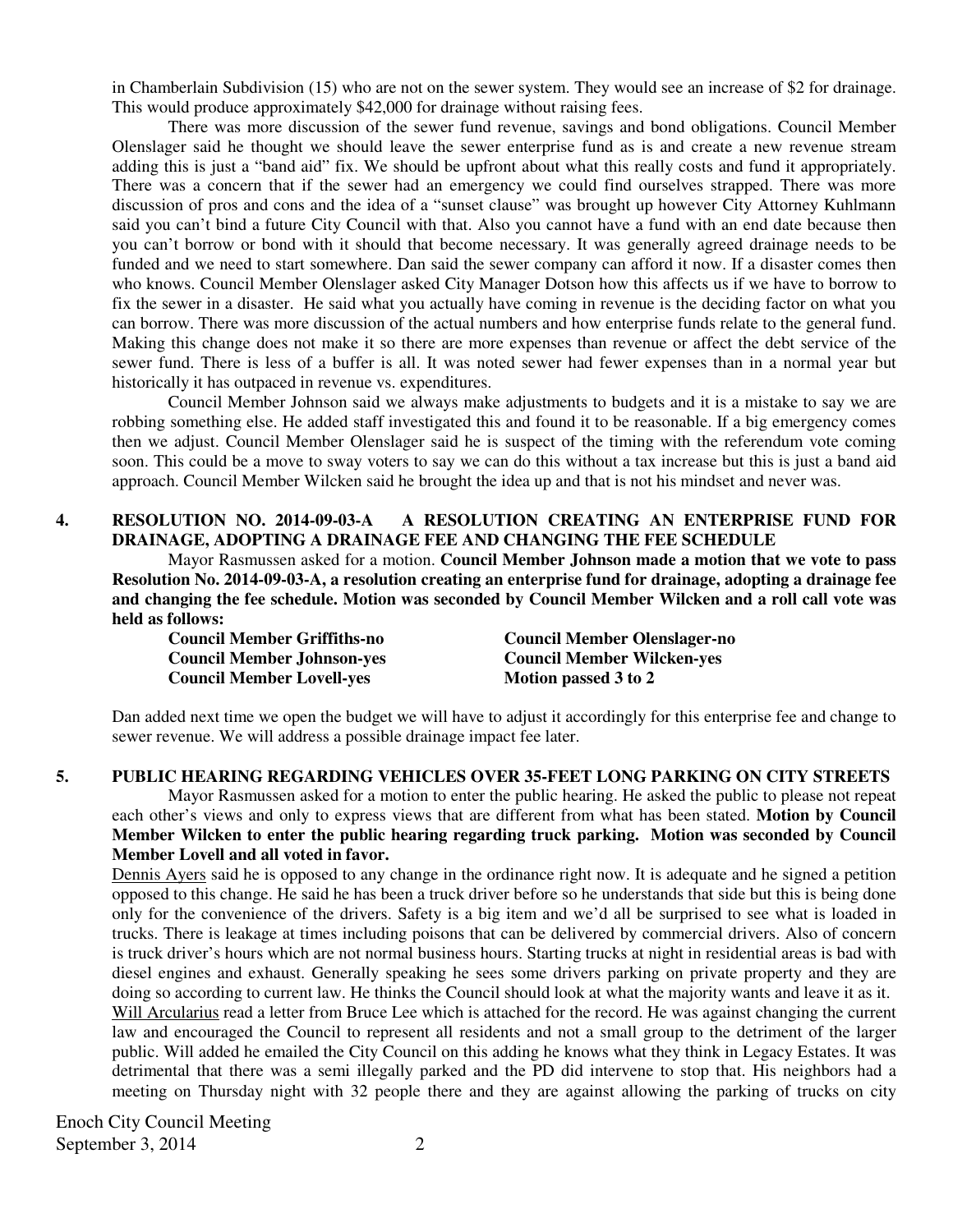streets. He also polled a random sampling of different neighborhoods in Enoch and talked to 80 citizens. 75 did not want commercial parking in the community. Enoch does not have much going for it but we do have a quiet residential area to raise families in safety. He moved here because of that. Referring to Bruce Lee's letter about City Council responsibility, they are expected to consider all of the community and not just a small group. It is not hard to find parking for trucks in this area like JR's Truck stop where all are welcomed. He did his homework and it is an irritation that this would even come forward without someone else doing their homework before bringing this back. He suggested they use email to set up a polling group of a representative sample of residents and when an issue comes up, poll that group.

Michael Eggers said he does not understand the problem. People love to do various things and everything comes on trucks. Where is the safety problem? Drivers know what they are doing and have safe practices and use mufflers on trucks. What about other commercial vehicles like service trucks? They are allowed. Everyone complains about trucks but there is nothing to back it up. All vehicles tear up the roads. He is trying hard to maintain and this is a touchy subject with him. Trucks get broken into at other parking spots and losses come out of their own pocket. Ones that do have security areas charge you to park. Some truckers are here twice a week. He was home every nine weeks when he drove. The public complains about trucks but there is no basis for that.

Ken Bauer said he wanted to address concerns brought up by some people. He cited rules from the Hazardous Materials Compliance book which is federal law. Fear mongering is all this is to keep trucks out of town. He did check before he moved here that he could park at his home. Then they changed the law. When Chief Ames asked him to stop parking by the school he complied immediately. He understood that and it was a compromise that should have been passed last time instead of banning trucks. He addressed more safety issues regarding children that come from any number of things in residential areas and not just trucks. In regard to destroying the streets many major cities did studies and found that it was garbage trucks and school buses not big trucks breaking the roads. He is very careful when he parks never to block a neighbor's access to anything when parked at this own home. He was responsible in the past and always checked with the PD. The complaint about trucks blocking the view really gets him. Trees do that too but you have no right to cut down trees. As far as lowering property values if he is parked on his own property or on the street what is the difference. This is fear mongering more than anything. No kids have ever been hurt here per the PD. They are not a hazard and we should let them park.

John Foxx of Marshal Trail said he is not a trucker but thinks we should change this. He apologized for the outburst last time. He understands the concern for kids but truckers are not here to be unsafe. There are more truckers than you think and this is their livelyhood. Parking fills up fast at JR's Truck Stop. He recommended compromise. Parents should teach kids not to run out from behind anything. He said he sat on the front porch one day and counted many ATV drivers that were way too young to be riding ATV's unsupervised which is the law. There are more kids on ATV's around here than trucks parking and that is more of a problem. Everything comes on trucks. It is their livelihood and he is just asking for compromise.

Stacy Wesdowsky of Old Scout Trail said she is for truckers being able to park at home. She hears other noises like lawn mowers early in the morning too. She teaches her kids not to run out from behind things and it is everyone's responsibility to teach their own kids. What about big camp trailers parked on roads and no one complains about that. Let the truckers have their couple of days at home where their trucks won't be broken into. Larae Farmer of Sunset Road said she is new to the area and did not know this was an issue here. She has no problem with the profession and respects them and what they do to bring goods to us but is against changing the ordinance because putting a 40-foot long truck on the street is like putting a house on the street. We have setbacks for homes and it is a huge distraction to have large things parked on the roads. This is not fear-mongering. Kids are easily distracted and are curious about trucks. She moved to a rural area for that feeling and they do obstruct the view of that pleasantness. She has no animus against them and some do park on their own lot which is allowed. Just don't allow it on the street.

Jay Calloway said since 1960 he has been in residential land use and development and construction in many places and nowhere do you find incorporated cities allowing truck parking in residential zones. You don't do it. They can park in other zones but not residential. That is the reason we have planning and land use is to zone residential areas for residential use which case law says is a guarantee of peace and quiet. It is a detriment to property values.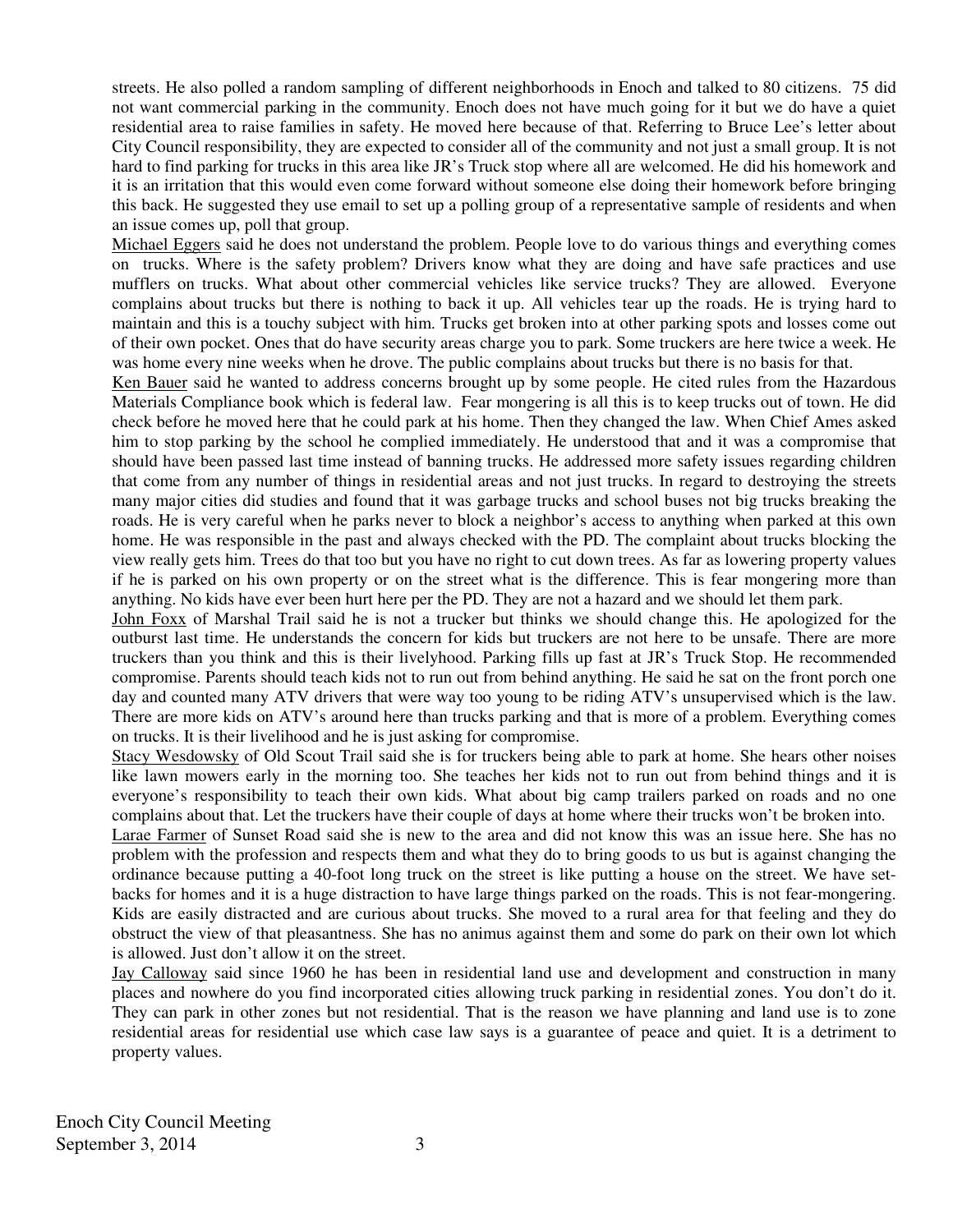Carolyn Bauer said not only has she seen trucks without trailers parked in Enoch but she sees it in Cedar City too. Referring to the truck stop she said there is not that much parking there. They have had vandalism on their truck at JRs. There is no answer to satisfy all but there have been no issues with the PD in Enoch due to trucks.

Bill Ball said an issue occurred next door to him and although he appreciates his neighbor who is a hard working family man he parks his truck between his house and theirs and it was a noise nuisance. Also there was a water main brake in front of his house that was in line with where he parked the truck so the concern is the weight damaging water lines. That could cost the city later. Residential areas are meant to have peace and quiet and not for trucks starting all hours. He is against the change.

Steve Ashworth said he discussed the property value issue with real estate professionals who said it does devalue property to allow truck parking in residential areas.

Chad Horman said he is opposed to the change for safety reason. The streets are not that wide and when you put a big truck there then people can't see to back out and they have to pull into the middle of the road. From a personal safety standpoint as one who rides bikes he is concerned with trucks parking on streets. This does not belong in residential areas. The issue is the same with RVs and trailers on the road sides. Maybe that needs to be dealt with too. In the winter time with plowing it is a problem with extra-large vehicles parked and is an additional safety issue. There is no reason for residents to have to deal with that.

Mayor Rasmussen asked for a motion to end the public hearing. **Motion by Council Member Olenslager. Motion seconded by Council Member Johnson and all voted in favor.** 

Mayor Rasmussen asked for discussion from the Council. In responding to comments there was a discussion of safety issues and noted that there has never been a PD report of any safety incidents due to trucks. Hazardous cargo is addressed in federal regulations and is not an issue. Noise could be an issue at times but Council Member Johnson said his policy is live and let live and he tries to be accommodating of his neighbors. In addressing property values as a problem he said he talked to a tax assessor and talked to an appraiser and there is no data for that conclusion. Damage to roads is against the law already and is addressed by other processes noting other types of vehicles such as garbage trucks cause damage to roads too. Vandalism is an issue for truckers and it is significantly mitigated when they can park by their own homes. Council Member Johnson added he personally has a problem with taking away rights.

Council Member Griffiths said people see a small town atmosphere and they like the independent lifestyle. People move in and love it here but then they want to change it to what they left behind. He talked about neighbors banding together to pass laws that are intolerant and that hurt minorities. It is not really a truck thing but a pattern of intolerance. We need to look out for individual rights. Council Member Olenslager agreed with doing what you want on your own property but people should have a say on public roads. This is a security issue so park by your own house. We have big lots and that can be accommodated. Council Member Lovell said we were trying to make this more accessible and then we drifted off into other issues. The concern was to be more flexible and sympathetic and we thought any other issues could be covered by the nuisance ordinance. Now we are rehashing all this again. There has to be a way to allow truckers to park for a period of time and we have compromised like no parking by schools and churches.

Council Member Johnson said school buses break the law all week by parking along the street because the school district made the determination that the street is the safest place to park. He suggested we exempt school buses from the law as they are not left unattended anyway.

Mayor Rasmussen asked if they want to proceed with a motion or suggest another proposal.

# **6. ORDINANCE NO. 2014-09-03-A AN ORDINANCE AMENDING THE ENOCH CODE OF REVISED ORDINANCES BY CHANGING CHAPTER 11-300, SECTION 1, TO ALLOW SEMI-TRUCK PARKING WITH CONDITIONS**

**Council Member Johnson made a motion to approve Ordinance No. 2014-09-03-A. An ordinance amending the Enoch Code of Revised Ordinances by changing Chapter 11-300, Section I, to allow semitruck parking with conditions (3). Motion seconded by Council Member Wilcken.** 

 City Attorney Kuhlmann said he has one wording change; add "real and personnel property" in clause "c". Chief Ames recommended they pass version "B" not "A" which has more conditions. Council Member Johnson said he would stick with version "A".

Enoch City Council Meeting September 3, 2014  $\overline{4}$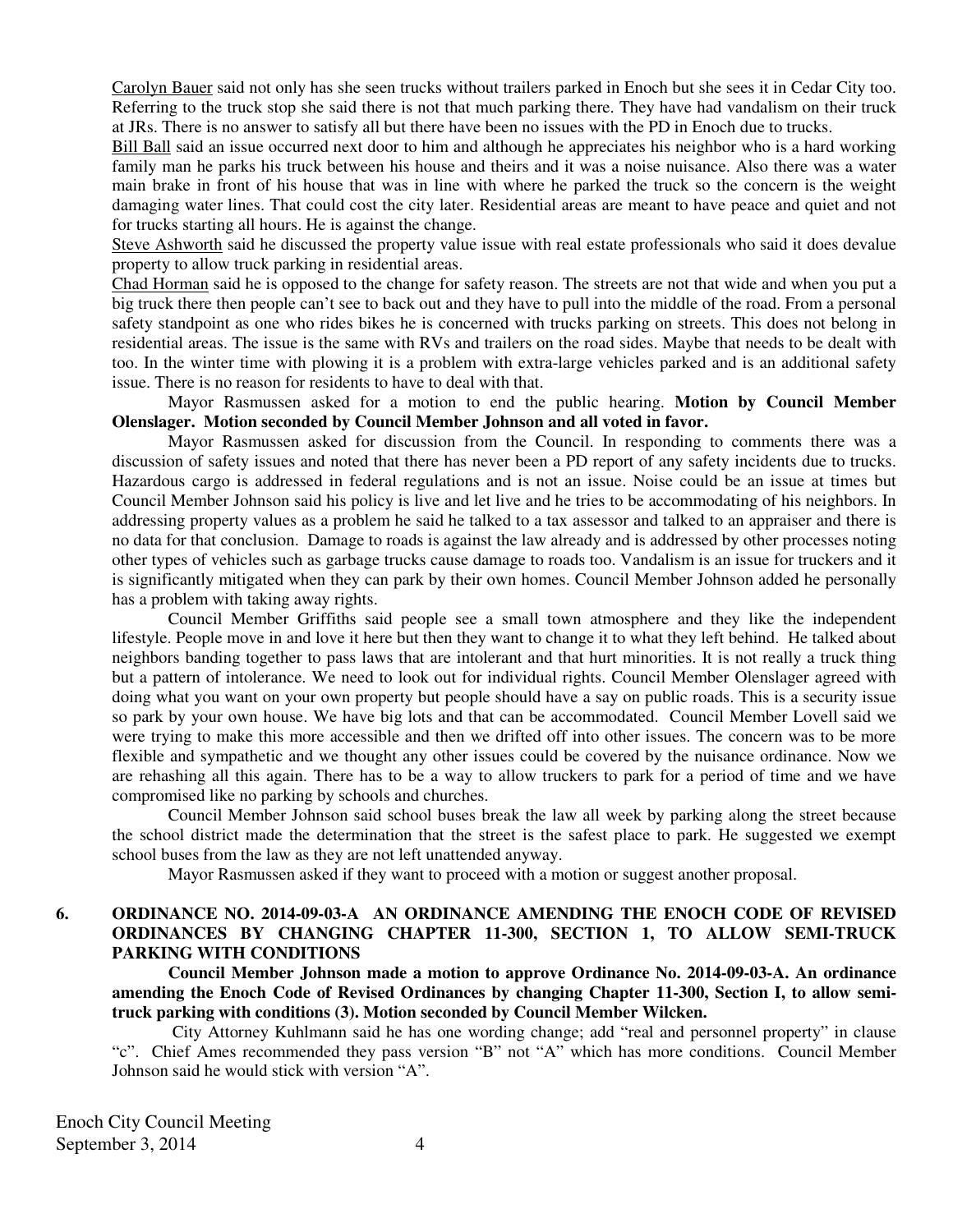Council Member Wilcken asked if he could withdraw his second. City Attorney Kuhlmann said they could modify the ordinance, vote against it or take it from consideration by letting it die without a second. Council Member Lovell asked if we are going to add that we exempt school buses. City Attorney Kuhlmann clarified to say there is a motion on floor. **Council Member Wilcken withdrew his second to the motion.** Mayor Rasmussen asked for another second. Council Member Olenslager suggested we rewrite the ordinance so they know what they are voting on. City Attorney Kuhlmann said to keep the record clean we should let this motion die for lack of a second. **Motion died for lack of a second.** 

# **7. ORDINANCE NO. 2014-09-03-B AN ORDINANCE AMENDING THE ENOCH CODE OF REVISED ORDINANCES BY CHANGING CHAPTER 11-300, SECTION 1, TO ALLOW SEMI-TRUCK PARKING WITH CONDITIONS**

**Council Member Johnson made a motion to pass Ordinance No. 2014-09-03-B, an ordinance amending the Enoch Code of Revised Ordinances by changing Chapter 11-300, Section I, to allow semitruck parking with conditions, to exempt schools buses and to modify the language to read "real and personnel property" in condition "c". Motion was seconded by Council Member Wilcken and a roll call vote was held as follows:** 

| <b>Council Member Griffiths-yes</b> | <b>Council Member Olenslager-no</b> |
|-------------------------------------|-------------------------------------|
| <b>Council Member Johnson-yes</b>   | <b>Council Member Wilcken-yes</b>   |
| <b>Council Member Lovell-yes</b>    | Motion passed 4 to 1                |

## **8. DISCUSS CREATING AN ENTERPRISE ZONE IN EXISTING COMMERCIAL/INDUSTRIAL ZONES**

Mayor Rasmussen asked City Manager Dotson to bring them up to speed on this. He said Jake Hardman came to a recent Council meeting to discuss the "recycling zone" and mostly talked about the "enterprise zone". This allows businesses to get tax credits for hiring, purchasing new equipment and other things. He has forwarded this to the Governor's Office of Economic Development who gave him some pointers on the language which he has used in the application. A couple of typos were noted which will be corrected. He added this is not available to larger cities and is for rural Utah so it helps us to promote Enoch. Council Member Wilcken asked what work load this will be to city employees and was told there will be none. This is thru the State and the City is required only to promote business and we do that thru our Economic Development Committee. There is no financial obligation to the City. This is a tool for businesses to keep some of their own money and bring jobs to Enoch.

## **9. RESOLUTION NO. 2014-09-03-B A RESOLUTION AUTHORIZING THE APPLICATION TO THE GOVERNOR'S OFFICE OF ECONOMIC DEVELOPMENT FOR THE CREATION OF AN ENTERPRISE ZONE IN ENOCH CITY**

Council Member Griffiths had to leave before this vote. Mayor Rasmussen asked for a motion. **Council Member Olenslager made a motion to approve Resolution No. 2014-09-03-B, a resolution authorizing the application to the Governor's Office of Economic Development for the creation of an "Enterprise Zone" in Enoch City, correcting typos noted in discussion. The motion was seconded by Council Member Wilcken and a roll call vote was held as follows:** 

**Council Member Griffiths-absent Council Member Olenslager-yes Council Member Johnson-yes Council Member Wilcken-yes Council Member Lovell-yes** Motion passed unanimously

# **10. PUBLIC COMMENTS-**Mayor Rasmussen invited brief comments.

Leland Freeborn of 111 E. 100 N. in Parowan, UT said we pledged allegiance to the flag and a republic represents the people. He reminded the City Council that the ancient City of Enoch was preserved and saved due to righteousness. Hopefully they will sprout and mature enough to save the people of Enoch as we are about 105 days from Las Vegas being nuked at Nellis AFB. The fallout will be all over Southern Utah and he described patterns of flow controlled by the weather. He is trying to convince them that the fallout will be here and that there is almost no time to prepare. He proposed that they hang onto the iron rod and believe in God and find a way to have a community meeting for people to prepare to live thru it. He wants an answer in two weeks and will

Enoch City Council Meeting September 3, 2014 5